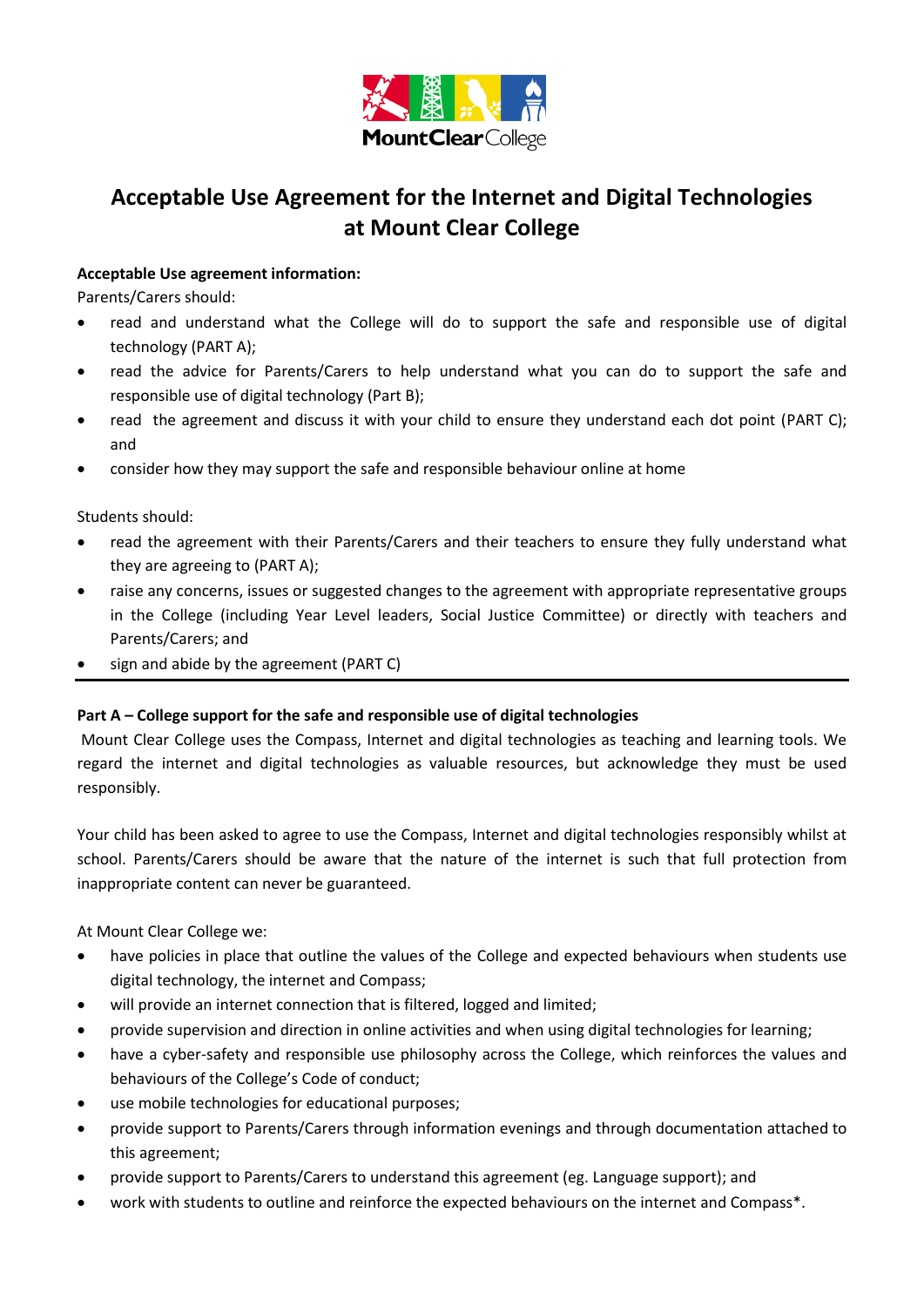\*Compass is a password protected online learning space for all Mount Clear College students. In this space your child will be able to access tools to communicate and collaborate with other students and be able to access learning activities, timetable and their own data both at school and at home.

# **Part B – Advice for Parents/Carers**

At Mount Clear College the internet is mainly used to support teaching and learning. Not only is it a resource for students, but it is increasingly being used as a social space to meet, play and chat. The internet can be lots of fun.

If you have the internet at home, or are able to access it via mobile technology (eg. 3G or 4G networks), encourage your child to show you what they are doing online. If not, see if you can make a time to visit the College to see their work and how the school uses the internet.

Bullying, stranger danger, gossip and telling the wrong people personal information have long been issues for young people growing up. These are all behaviours which are now present online. These are not 'virtual' issues. They are real and harm or hurt.

At home we recommend that you:

- make some time to sit with your child to find out how they are using the internet and who else is involved in any online activities;
- ask them to give you a tour of their 'space', if they are using a site which allows them to chat, publish photos, play games, etc. whilst online;
- always ensure the settings on their space/page are set to private (or show them how to control the privacy options), if they are using a social networking site;
- have the computer with internet access set up in a shared space in the house not in your child's bedroom;
- negotiate appropriate times for your child's online activities and use of mobile phones;
- ask questions when your child shows you what they are doing;
- designate a place to charge the laptop/mobile phone/iPad/device overnight in a public area such as the kitchen; and
- monitor the use of laptops/mobile phones/iPads/devices and not allow them to be used in the bedroom overnight to ensure that students are not sending messages to friends and that your child has sufficient sleep.

# **Part C – Student agreement**

# **When I use digital technologies, I agree to:**

- Protect my privacy and that of others by not giving out personal details, including full name, contact numbers, addresses or photos;
- use appropriate and respectful language when communicating with others when I am online and to not post or forward messages that are harmful or hurtful;
- use technology responsibly and for educational purposes as directed by my teacher. I will be aware that content that I upload or post is my digital footprint;
- talk to a teacher if I feel uncomfortable when online, or find other students participating in unsafe, inappropriate or harmful online behaviour;
- **only use the internet at school to access educational sources or as directed by the teacher;**
- not interfere with the internet security of others, including logging into another users account and interfering with data that is stored in that account; and
- keep my password safe and to not reveal it to anyone except the colleges network administrators.